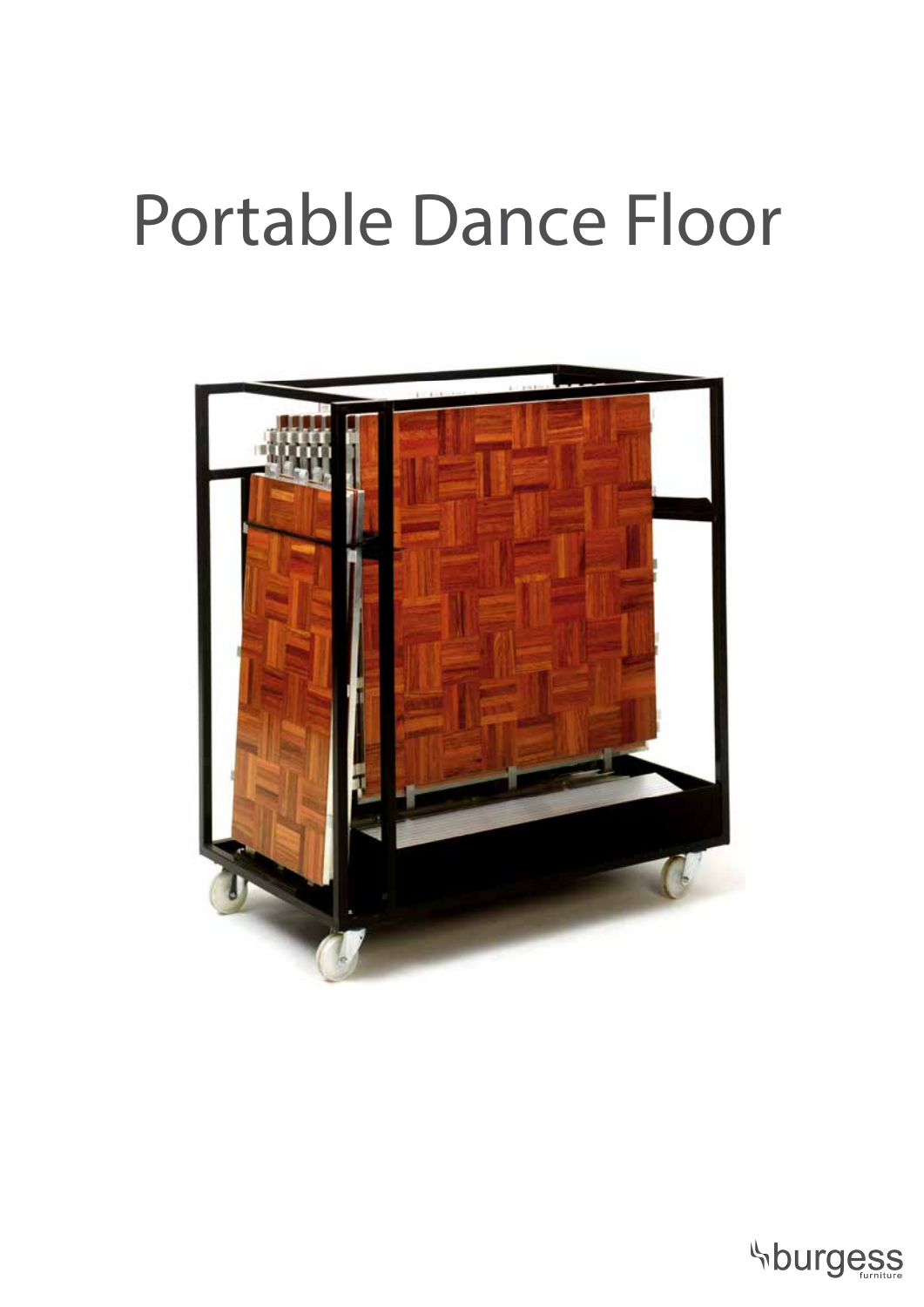The Burgess portable dance floor consists of FULL and HALF panels which are set up in a "brickwork" fashion which in turn gives the floor its strength without the need for tools and/or screws. Panels have "lugs" attached on three sides (the side with three lugs are known as the "END LUGS") which interlock with the adjacent panels and one side without lugs. Along the other two sides are five LUGS which interlock with panels used in the rows above and below. The top row consists of FULL panels and then every even row (row 2, 4, 6 etc.) starting and ending with HALF panels. The first panel of each row is laid with the "END LUGS" pointing left and all following panels with the "END LUGS" pointing right. Surrounding the panels are then aluminium edging strips also supplied in FULL and HALF lengths as well as the CORNER edges.

It helps to plan the dance area before laying panels to ensure you have the floor centred with the room itself or other furniture such as a stage unit.

Using the attached floor plan as a guide for your size of floor lay the floor as follows:

1. ROW 1: The first FULL panel is laid at the top left hand corner of the floor with the three "END LUGS" pointing to the left and then the second FULL panel is laid alongside the first with the "END LUGS" pointing to the right. The first two panels just sit next to each other. The third and the rest of the top row FULL panels can now be laid with the "END LUGS" pointing to the right with the bare side of the panel sitting on top of the previous panels "END LUGS".



! Ensure that the panels are flush along the top row.

2. To help keep the top row in place, now fit the edging pieces across the top row starting from the left hand side with a HALF edge and then a FULL edge which will span the joint of the first two FULL panels. Continue fitting the FULL edging pieces with a HALF edge being used at the end of the row to fit flush with the right hand side.



! Fit the edging by pushing the lugs under the panel rim at an angle and lowering the edge into place. DO NOT FORCE but adjust.

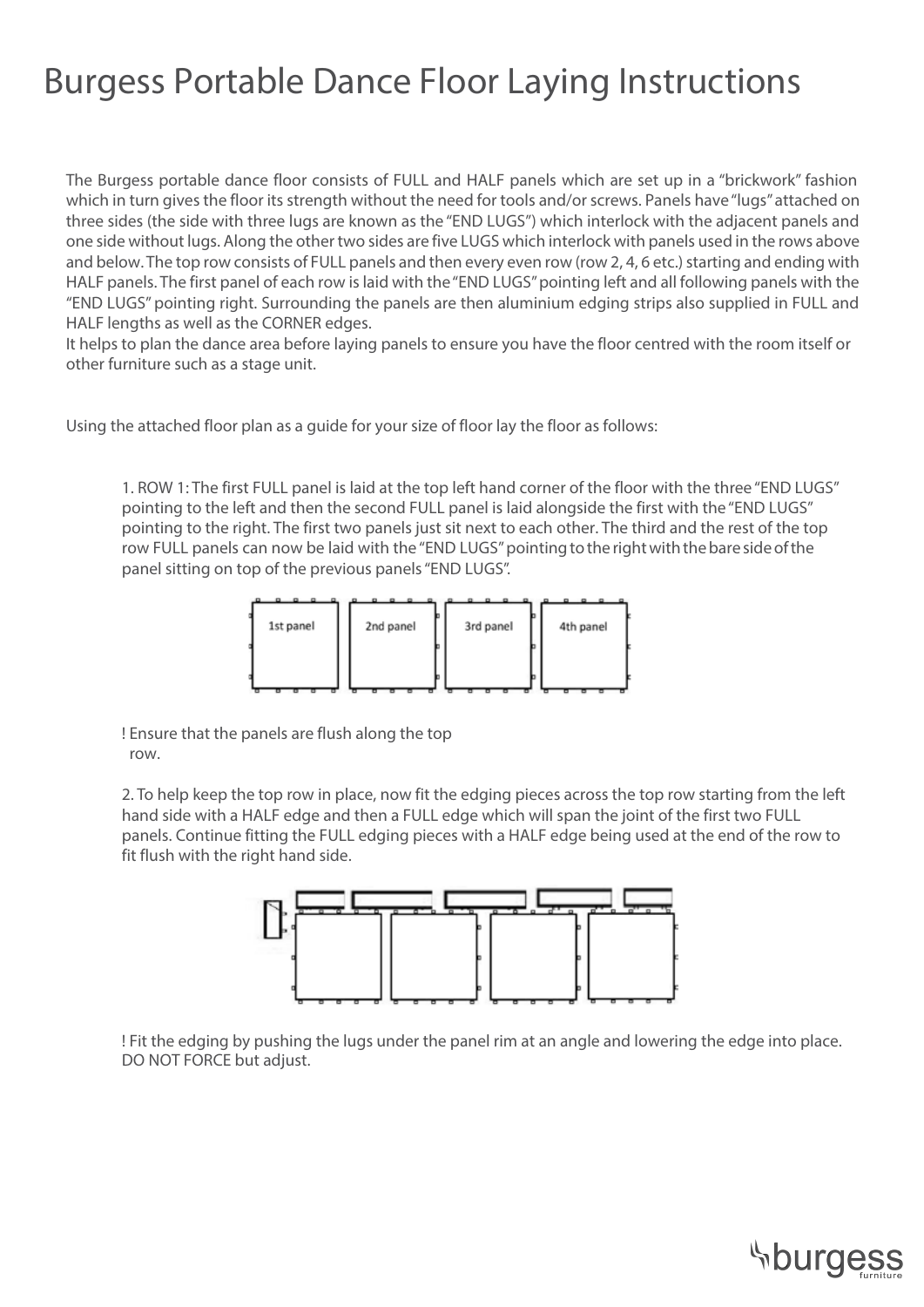3. ROW 2: The second row starts with a HALF panel again on the left hand side. As for the first row, the "END LUGS" will point to the left. Now complete the row with FULL panels ending with a HALF panel, lugs pointing right.



! The five top LUGS on the panels used in the second and all following rows are designed to slide under the rim of the frame on the adjacent panel. Holding the panel at an angle of between 30° and 45°, slide the lugs under the panel above. When the two panel frames are touching along the whole length of the panel, gently lower the panel into place.

\*\* It may be useful to have a second person standing on the first row of panels so as to keep the top row in place whilst linking the second row of panels.

If the panel frames are not square or not flush; DO NOT FORCE the panel down but simply adjust it until resistance is removed and the panel lowers itself.

4. ROW3: The third row is laid as the first row with FULL panels

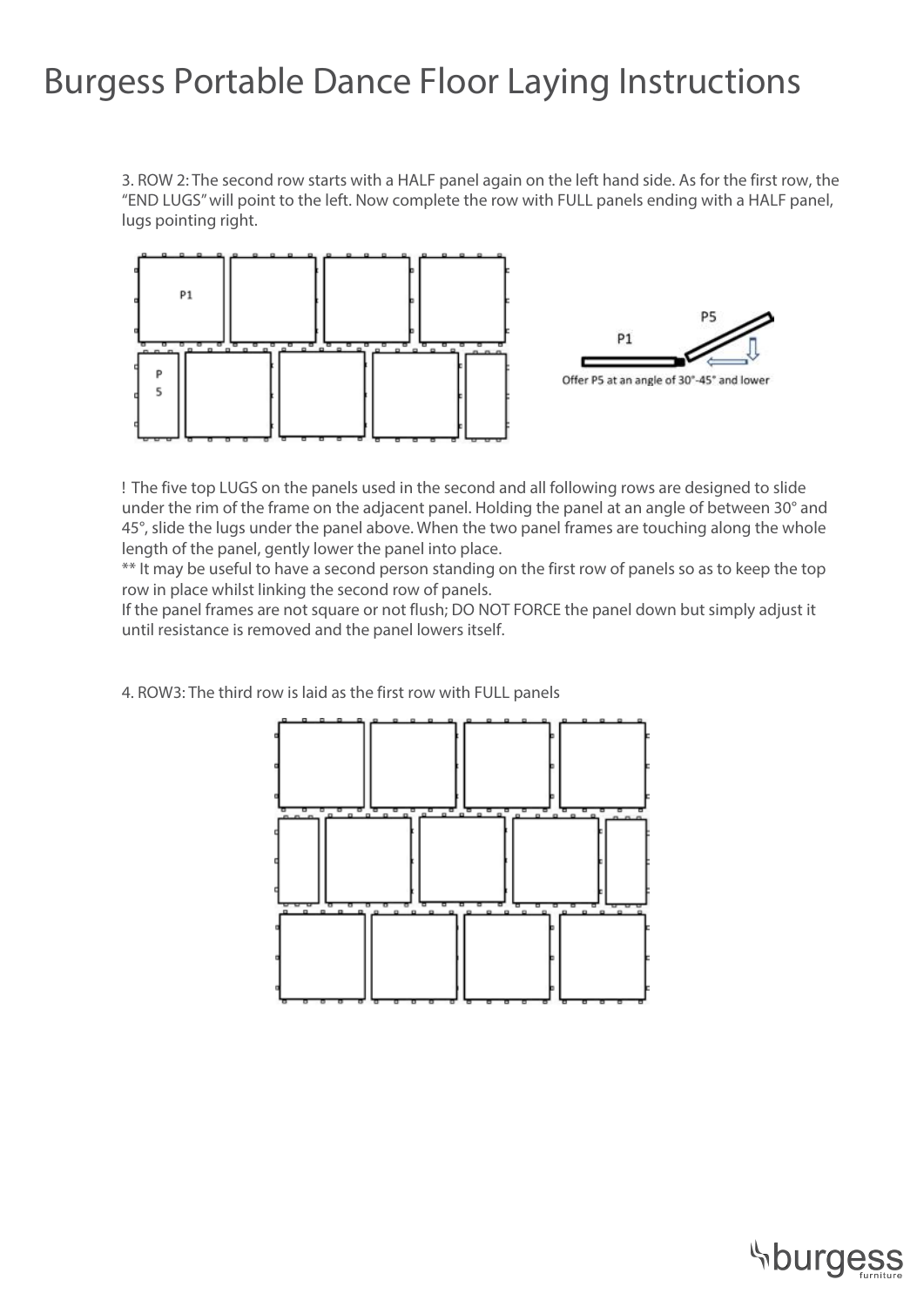5. ROW4: The fourth row is laid as the second row starting and ending with a HALF panel.



6. FOLLOWING ROWS: Continue laying the floor in this fashion until the desired size of floor is achieved.

7. EDGING: now the edging can be completed. The top row should have laid in operation 2 above. Start now at the top right hand side with a Right hand edge piece followed by a FULL edge. Continue down the right hand side of the floor ending with a left hand corner edge.



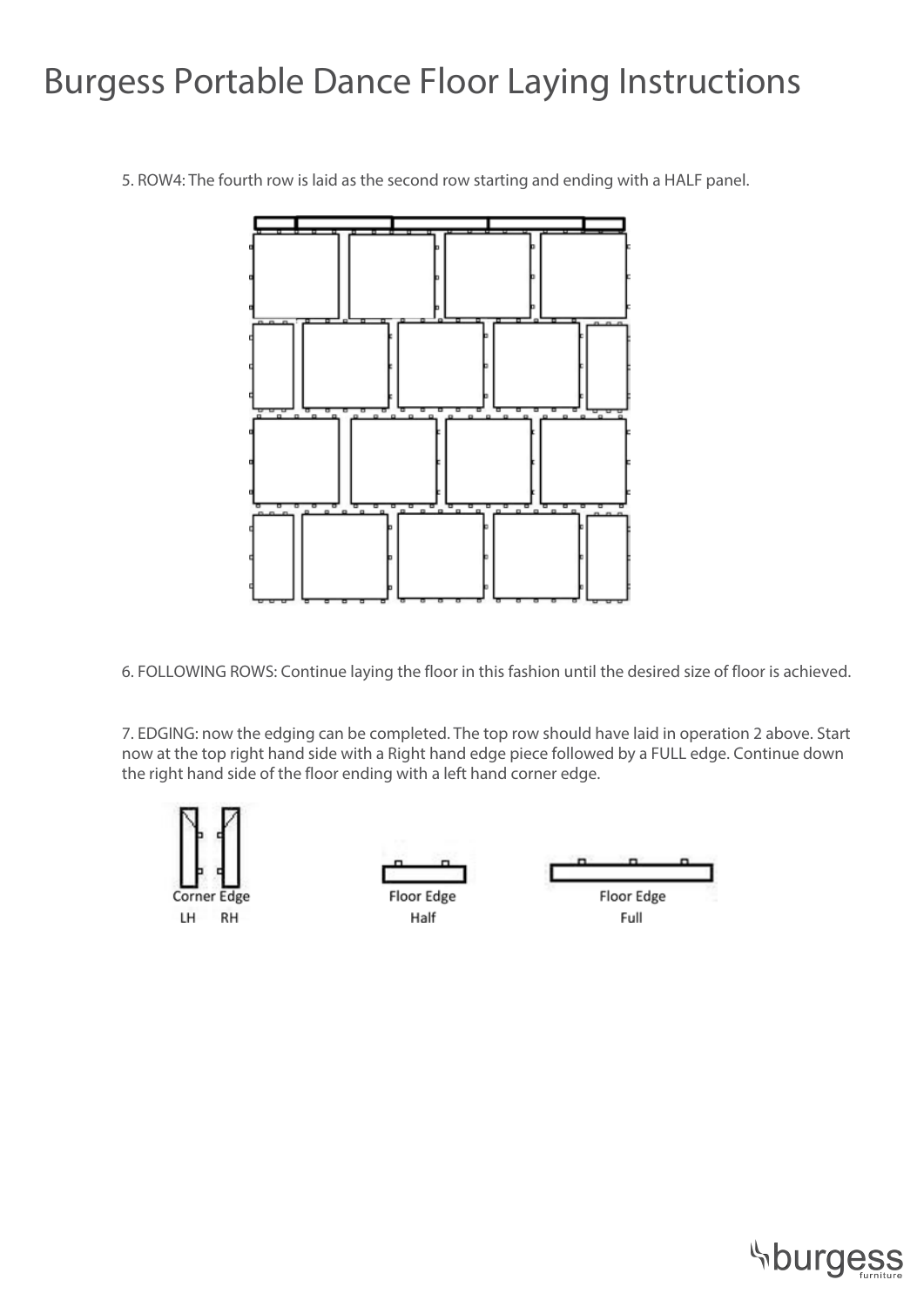8. Continue across the bottom row from right to left starting with either a FULL or HALF edge depending on the last row of panels. Continue up the left hand side ending at the top left panel.



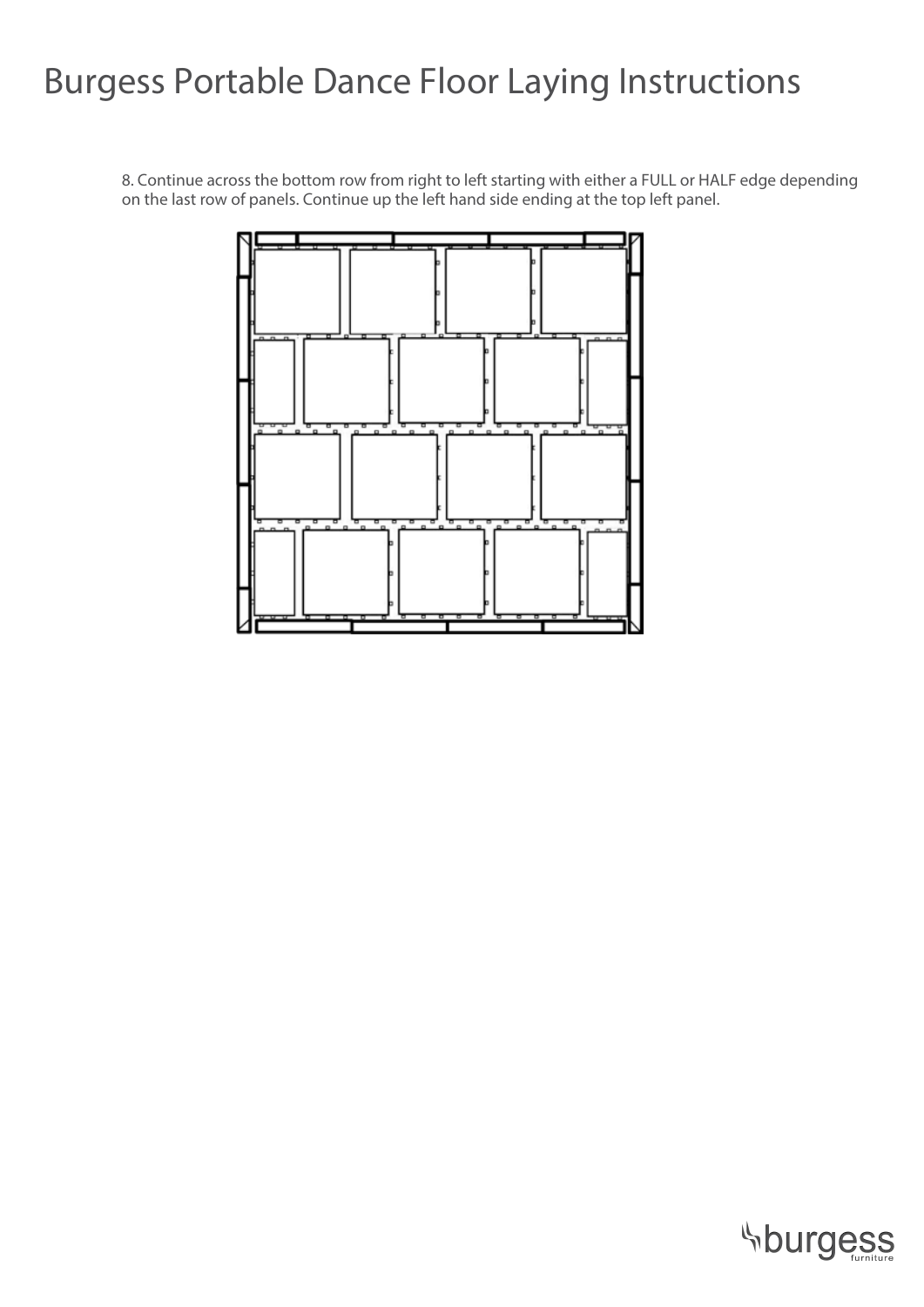### Burgess Portable Dance Floor Do's and Dont's

WARNING: Do not use or allow the floor to be used if:

- The floor is wet
- Without edging sections

• If the surface is uneven or has missing parquet fingers or panels

• If a gap of more than 5mm is apparent between the panels/edging

Failure to adhere to these instructions could cause fall or injury.

Caring for your new portable dance floor:

Your portable dance floor is manufactured form a mix of natural wood and aluminium parts. Although the floor is designed and manufactured to be used in highly paced environment such as hotels and event management activities, it is predominantly a product manufactured form a natural source. Care should be used when handling the equipment and the more it is looked after the longer it will last. All wood species have a tendency to darken and /or alter in shade over time and also sometimes when new.

1. NEVER use excessive amounts of water to clean the panels but rather a lightly damp mop or rag, stubborn marks and scuffs are normally removed with a damp rag.

2. ALWAYS clean up spills and water immediately.

3. ALWAYS store the product in a well-ventilated area and never in a hot and dry or damp environment.

4. AVOID excessive exposure to moisture.

5. NEVER use water or water-based cleaners or waxes on your wooden floor

6. NEVER use alcohol, ammonia, kerosene or turpentine on your wooden floor

Health & Safety tips on using the equipment:

1. The Burgess portable dance floor including trolley and panels is designed to be used by one person but please consult your company's Health & safety policy with regards to manual handling before using the equipment.

2. NEVER attempt to move the trolley without the transit bar fitted

3. NEVER move, pull or push the trolley from the front or back but rather from the sides.

4. ENSURE the edging tray is fully pushed back and locked into position before moving the trolley.

5. ALWAYS bend from the knees when lifting panels or edging

6. NEVER leave the trolley unattended on an incline and ensure the trolley is secure in any other area. Reconditioning

The user assumes full responsibility for installation and use of the dance floor and associated components. Inspect the individual and assembled components periodically and repair as necessary. This product is manufactured using wood, glue and lacquers which, if subjected to heat or flame will burn possibly causing heat, fumes and consumption of oxygen. This could cause injury or death.

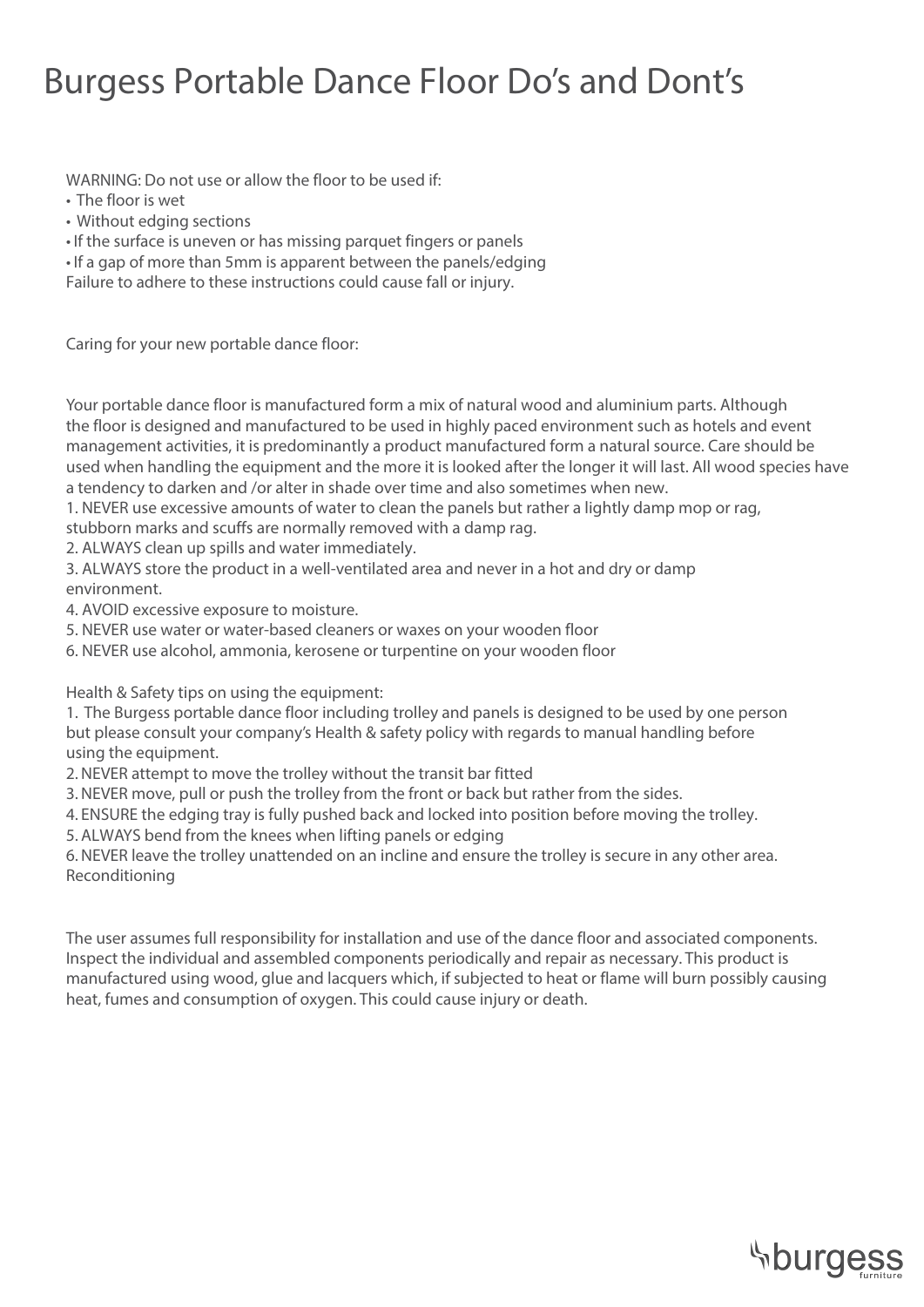## Burgess Portable Dance Floor Trolley